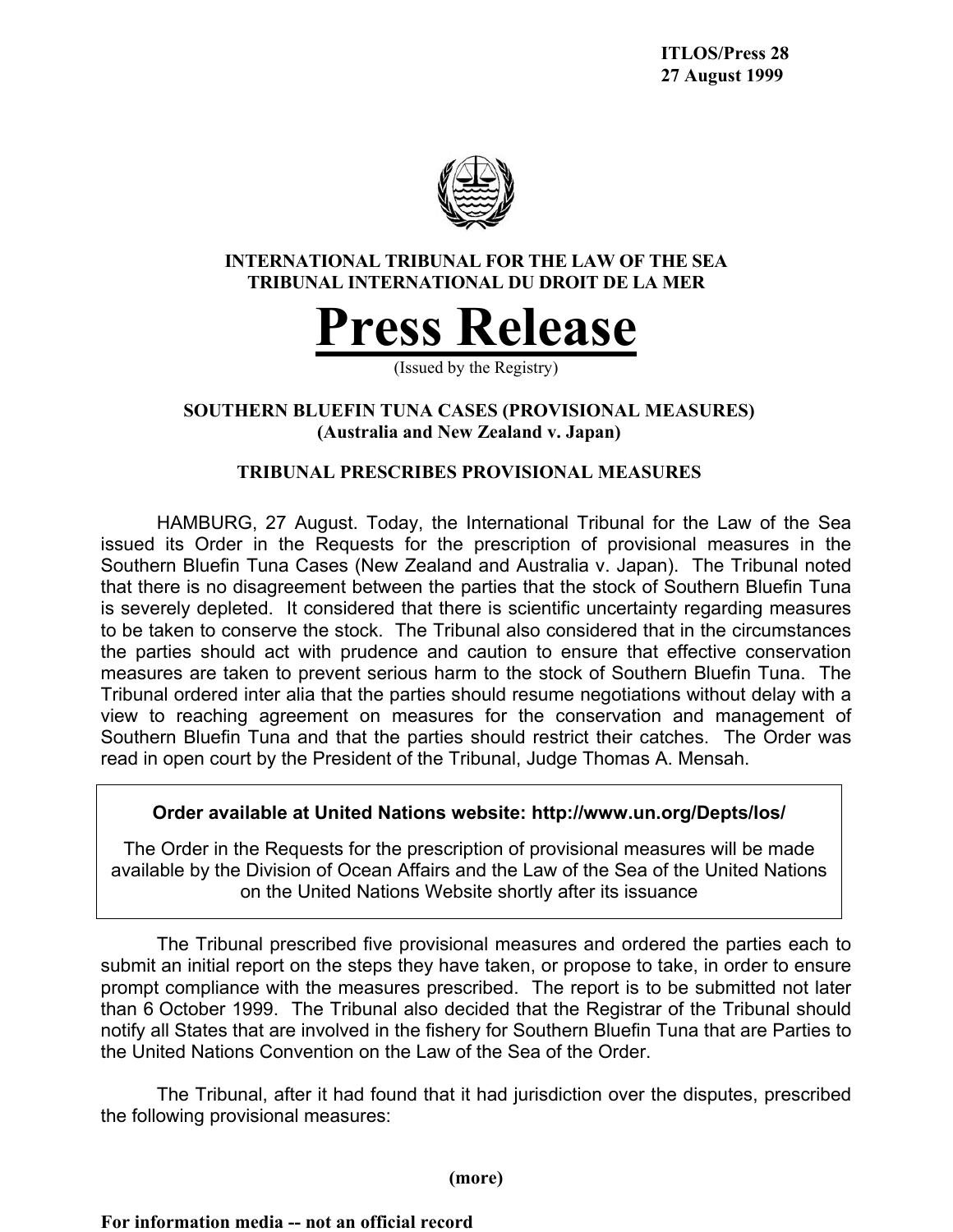#### **Parties to prevent aggravation or extension of the dispute**

By 20 votes to 2, the Tribunal decided that Australia, Japan and New Zealand shall each ensure that no action is taken which might aggravate or extend the disputes submitted to the arbitral tribunal.

### **Parties to prevent prejudice to the decision on the merits**

By 20 votes to 2, the Tribunal decided that Australia, Japan and New Zealand shall each ensure that no action is taken which might prejudice the carrying out of any decision on the merits which the arbitral tribunal may render.

### **Parties to keep catches to levels last agreed**

By 18 votes to 4, the Tribunal decided that Australia, Japan and New Zealand shall ensure, unless they agree otherwise, that their annual catches do not exceed the annual national allocations at the levels last agreed by the parties of 5,265 tonnes, 6,065 tonnes and 420 tonnes, respectively; in calculating the annual catches for 1999 and 2000, and without prejudice to any decision of the arbitral tribunal, account shall be taken of the catch during 1999 as part of an experimental fishing programme.

## **Parties to refrain from conducting an experimental fishing programme**

By 20 votes to 2, the Tribunal decided that Australia, Japan and New Zealand shall each refrain from conducting an experimental fishing programme involving the taking of a catch of Southern Bluefin Tuna, except with the agreement of the other parties or unless the experimental catch is counted against its annual national allocation.

#### **Parties to resume negotiations**

By 21 votes 1, the Tribunal decided that Australia, Japan and New Zealand should resume negotiations without delay with a view to reaching agreement on measures for the conservation and management of Southern Bluefin Tuna.

## **Parties to seek agreement with others engaged in fishing for Southern Bluefin Tuna**

By 20 votes to 2, the Tribunal decided that Australia, Japan and New Zealand should make further efforts to reach agreement with other States and fishing entities engaged in fishing for Southern Bluefin Tuna, with a view to ensuring conservation and promoting the objective of optimum utilization of the stock.

The Requests for the prescription of provisional measures were submitted to the full Tribunal composed as follows: President Thomas A. Mensah (Ghana), Vice-President Rüdiger Wolfrum (Germany), Judges Lihai Zhao (China), Hugo Caminos (Argentina), Vicente Marotta Rangel (Brazil), Alexander Yankov (Bulgaria), Soji Yamamoto (Japan),

**(more)**

#### **For information media -- not an official record**